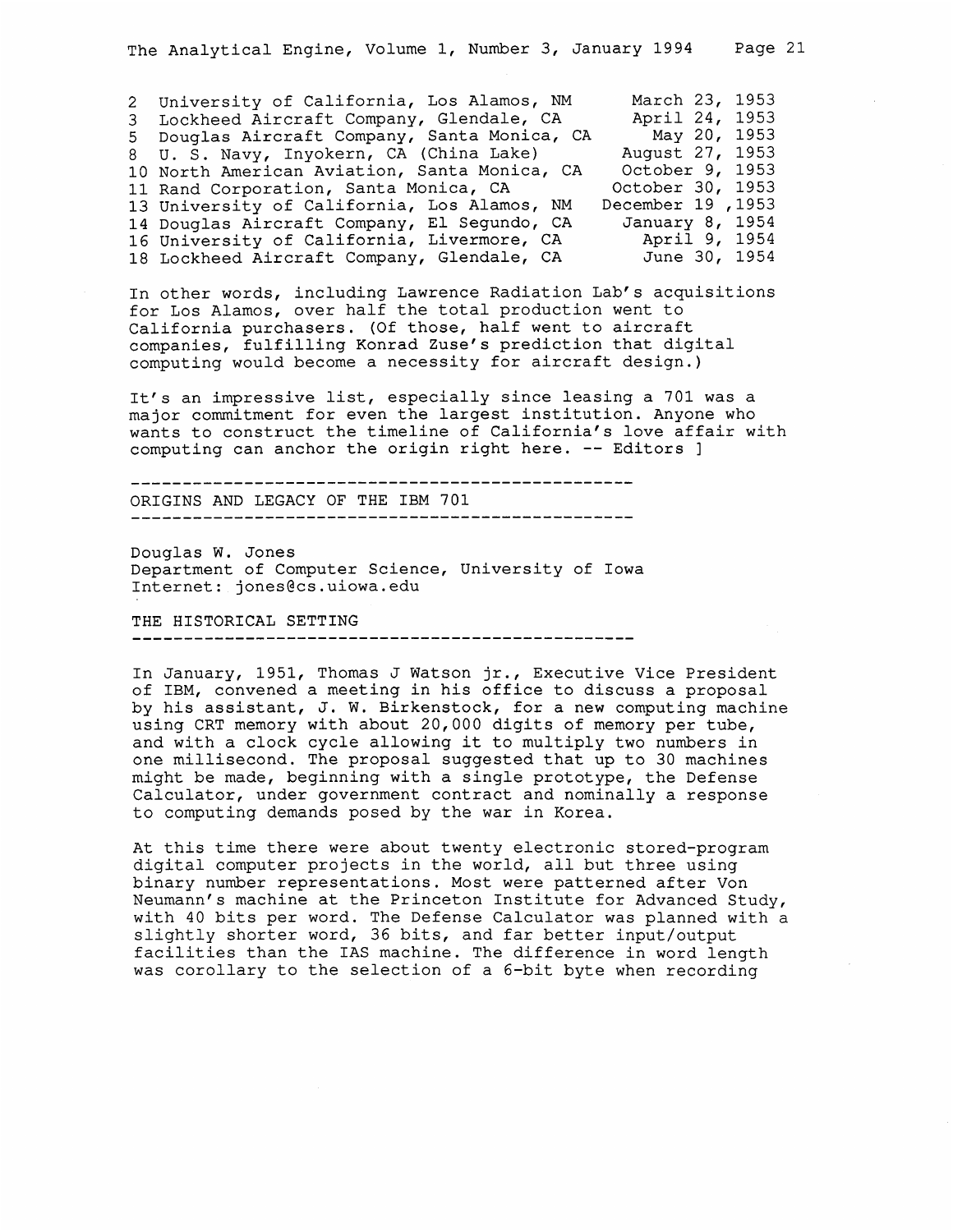data on magnetic tape, a new storage medium IBM was currently developing.

The Defense Calculator was designed fairly quickly, based on the experience with the IAS machine and with early experimental systems at IBM. Newly developed component packaging methods resulted in a machine remarkably compact for its time. The logic was packaged in 64-pin modules with a row of 8 vacuum tubes on the front of each module; logical operations were performed by germanium diodes in the base of each module. Modules were plugged into a backplane, and the design permitted modules to be swapped while the system was powered up. The resulting CPU occupied a cabinet about the same size as was used 25 years later for the VAX 11/780; a second similar-sized cabinet held 72 cathode ray tubes storing 512 memory bits per tube, for total memory of 1K words.

By April 1952 the prototype Defense Calculator was fully assembled; within two months, the complete system was in use and undergoing debugging. The first production model was shipped in December 1952, to IBM's corporate headquarters at 590 Madison Avenue in New York, and became an instant favorite with sidewalk gawkers. The second machine was delivered to Los Alamos on April 1, 1953, and was working at the site within three days. (In the context of this amazing feat it is worth noting that Los Alamos was operated by the University of California, and that relations between the university and the laboratory were far closer then than in later years.)

Thomas J. Watson sr., preoccupied with his company's almost sacred commitment to electromechanical punched-card technology, still had doubts about the new machine; but they were probably alleviated by the monthly rental of a fully equipped 701, which, at USS17,600, was about ten times the price of a typical family car. His son, on the other hand, noted that customers continued to honor their contracts even while the announced rental fee more than doubled from its original USS\$8,000. "That was when I felt a real Eureka! . " he noted decades later in his autobiography. "Clearly we'd tapped a new and powerful source of demand."

On April 7, 1953, the Defense Calculator was publicly unveiled at an event attended by over 150 guests, including John von Neumann, William Shockley, J. Robert Oppenheimer, and a roster of highly placed scientists and executives. At this event, the machine was newly described as the "IBM Electronic Data Processing Machines, known as the 701." A doctored photograph of the prototype Defense Calculator was used in a two page advertisement in National Geographic in 1953, referring to it simply as "The New IBM Electronic Data Processing Machines."

In early 1953, the 701 memory units were upgraded from 512 bits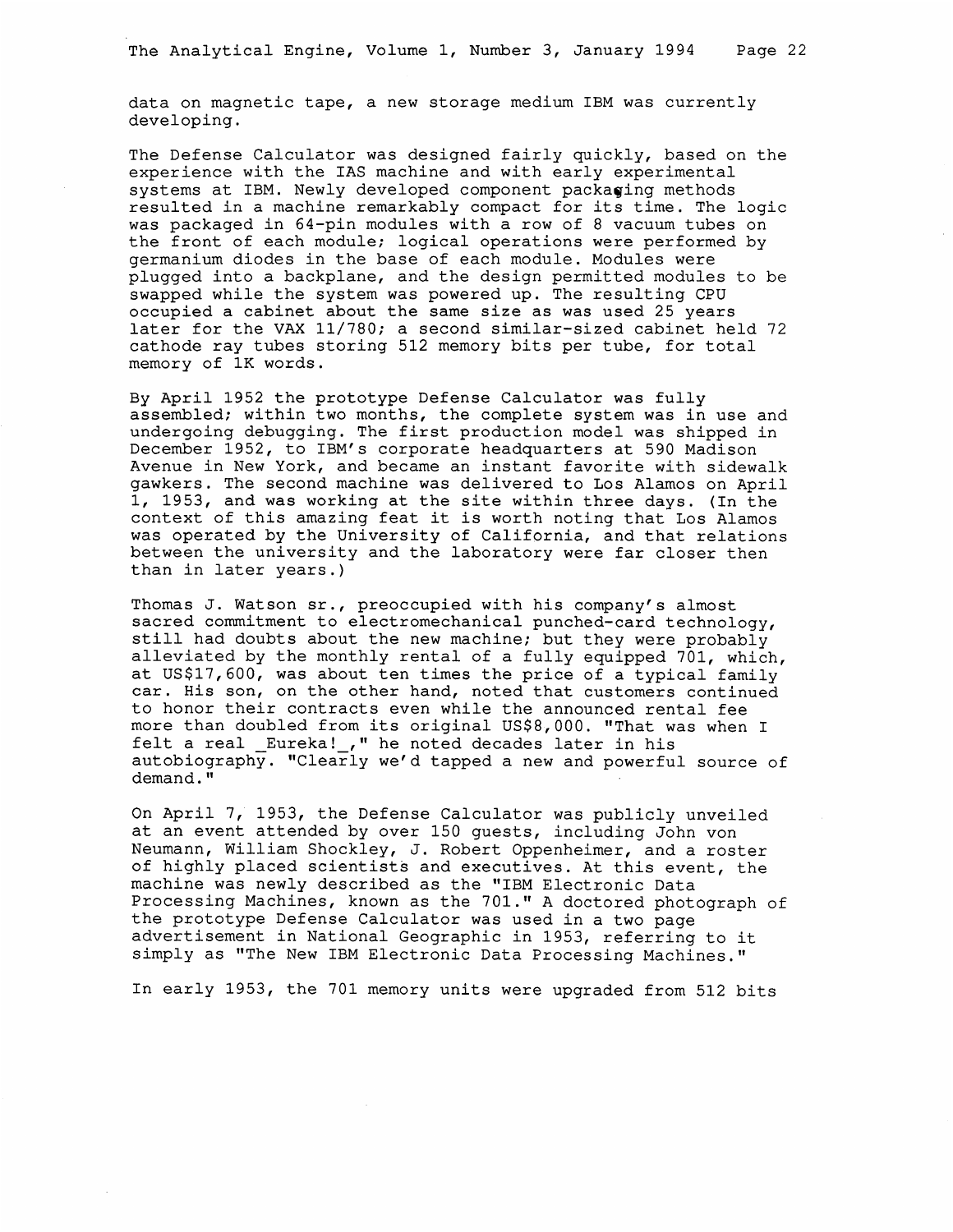to 1024 bits per CRT, [was this the first implementation of double-density? -- Ed.] and a reference manual was produced.

The entire planned series of eighteen IBM 701's was produced and shipped in only nineteen months -- from December 1952 to June 1954 -- proving that assembly and testing of massive, complex DP machinery held few terrors for this uniquely experienced company. IBM's first venture into commercial electronics at this scale was accomplished with the thoroughness that had become their best-known trademark. After the eighteenth 701 was shipped to Lockheed Aircraft in Burbank, CA, enough spare parts remained on hand to assemble a nineteenth machine, which was delivered to the U. S. Weather Bureau on the last day of February, 1955.

THE IBM 701 INSTRUCTION SET

The IBM 701 had a 36 bit word packed with two 18 bit instructions. Each instruction had a 6 bit opcode, leaving 12 bits for the memory address. Memory was addressed to the halfword, so the architecture allowed up to 2K words, the entire capacity of the upgraded CRT memory subsystem developed in 1953.

The sign bit of each instruction determined whether the instruction was being used to address words or half-words. Negative instructions were word addressed, while positive instructions were half-word addressed. Half words were packed into words in big-endian order, with odd addresses being used to reference the least significant halves.

Numbers were stored in signed magnitude form, and all of the documentation assumed that the values being stored were signed magnitude fractions, with the point immediately to the right of the sign bit and left of all of the magnitude bits.

The machine had an accumulator and a multiplier-quotient register, and new complexity was introduced by two extra magnitude bits at the most significant end of the accumulator. These extra bits allowed sequences such as "load, add, add, add" to be performed before a check for overflow was needed, and allowed such sequences to arrive at correct results even when intermediate values were out of bounds.

The instruction set included 21 programming instructions and 8 input/output instructions. The programming instructions included the expected load, store, add to accumulator, and subtract from accumulator instructions, but also load negated and add or subtract absolute value. As expected, the machine had multiply and divide instructions, but it also had round and multiply and round instructions that incremented the accumulator if the most significant bit of the multiplier-quotient register was one. Finally, there were left and right arithmetic shifts in single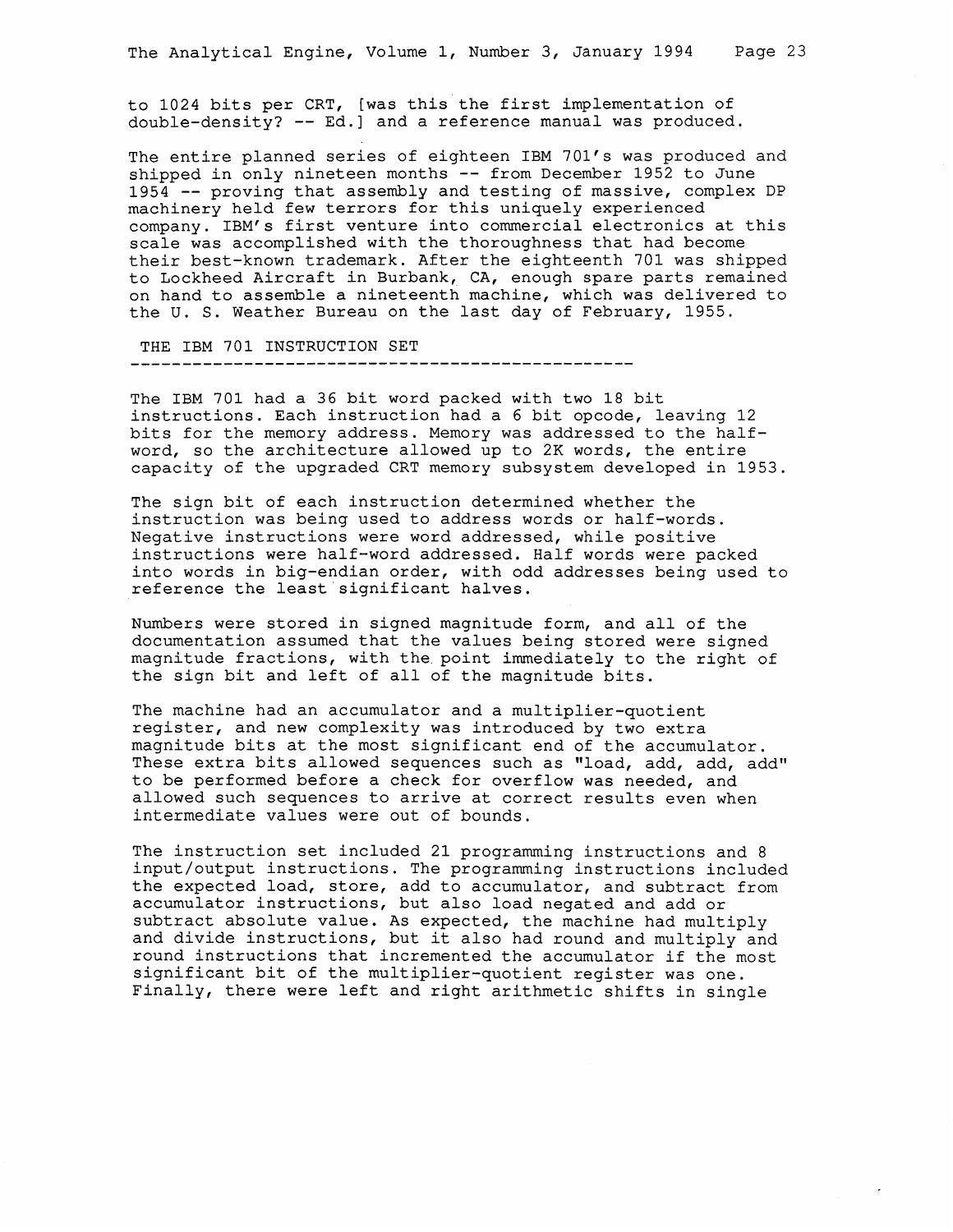and double precision form and a logical and instruction that operated from accumulator to memory.

Control structures were constructed by branch and conditionalbranch instructions, but programmers who wanted to code using procedures were forced to write self-modifying code. Conditional branches could branch on zero, branch on positive, or branch on overflow. A special instruction was included to write the address field of a half-word in memory, allowing straightforward self-modification, and there was a halt instruction,

The input/output instructions included instructions for starting unit record read or write operations, for copying one data word to or from a unit record, and for sensing or setting device status or control bits. Special instructions were included to handle backwards reads from tape, to write end-of-file marks on tape, to rewind tape units, and to set the drum address of the next drum transfer, but the central I/O instructions were, to a remarkable extent, equally applicable to all devices.

As noted previously, the sign bit of each instruction was used to determine whether the memory address was a half-word or fullword address, and with a 6 bit opcode field, this would seem to leave room for only 32 instructions. In fact, the 5 control-flow instructions were always used to address half-words, and the 4 shift instructions and I/O instructions did not use the sign bit. As a result, there was plenty of space in the instruction set to extend the machine as later models were introduced.

## INPUT/OUTPUT DEVICES

The 701 was developed soon after IBM had constructed an experimental Tape Processing Machine, and the success of that experiment encouraged extensive support for 7-track magnetic tape on the 701. The decision to support 7-track tape, with 6 data tracks and one parity track, led to the selection of a multiple of 6 for the word-length; this tape format, originating with the 701, quickly became an industry standard that was almost universal for the next 15 years.

The 701's tape drives could be supplemented with a fixed-head drum that allowed random access to individual words. Each drum unit had a capacity of 2048 words, and was clearly thought of as Swap-space and not as a device for storing files. Other peripherals offered on the IBM 701 were modifications of standard IBM unit-record data processing machines, a card reader, a card punch, and a line printer. These were all "programmable" peripherals, with patch-panels controlling operations on the data encountered. All three devices were limited to 72 characters per line of data printed, punched, or read, with the patch panel controlling the mapping between the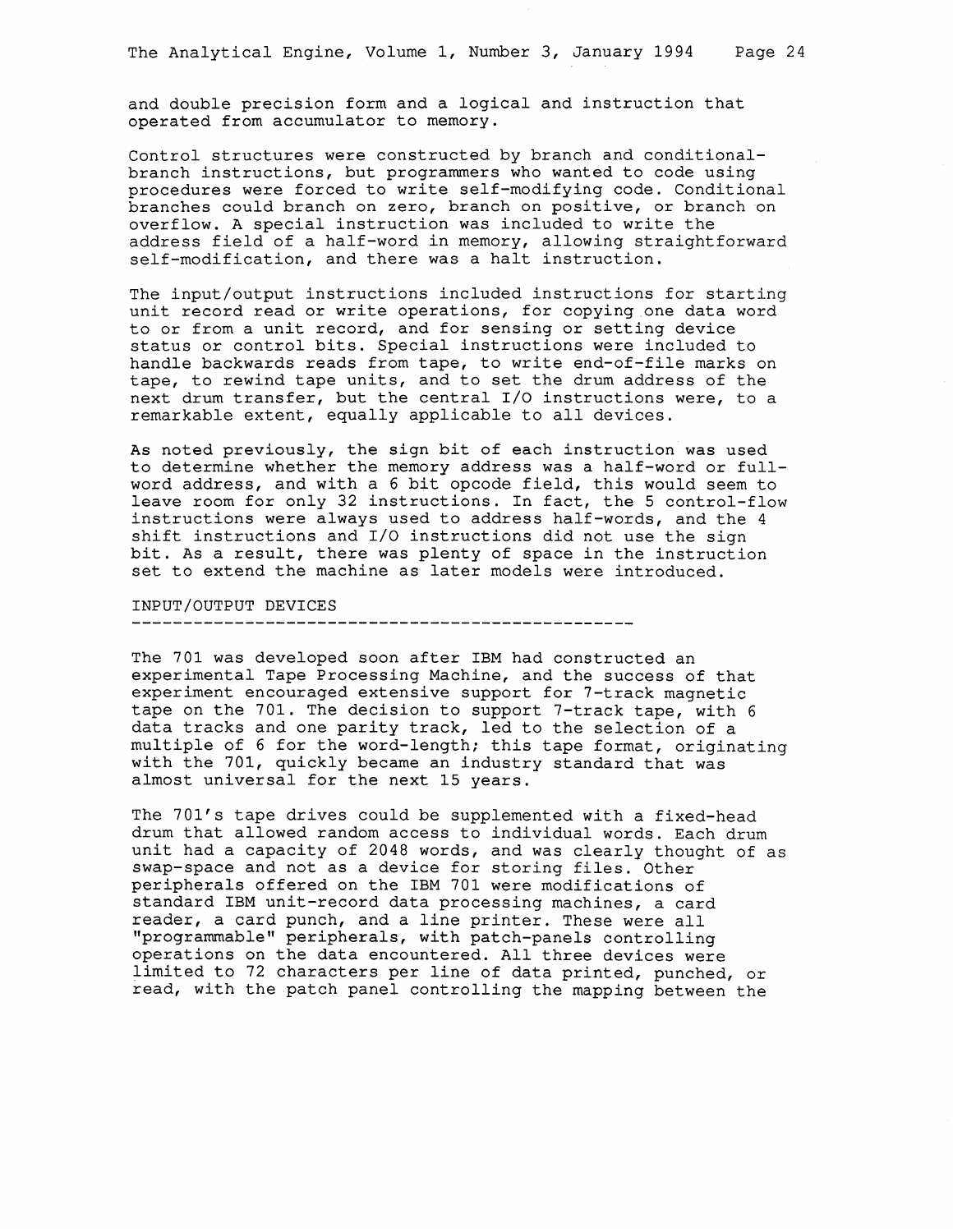72 columns seen by the computer and the presentation of that data on punch card or listing.

Input/output was complicated particularly by the utterly bizarre data formats of cards and print records. For example, cards were read row by row, so that two 36 bit words of input contained one row of data from the punched card, while the character code used on the card used each column to hold one 12 bit character. This - comes very close to the philosophy espoused in Jackson W. Granholm's "How to Design a Kludge" (Datamation, Feb. 1962, page 30), and many programmers were forced to spend hours writing code to translate between character data formats.

Another problem with input-output was that all data transfers were done under program control, which -- assuming moderately high performance of tapes and drums -- placed stringent timing constraints on I/O code. On later systems, the life of programmers was greatly simplified by the introduction of direct memory access I/O devices.

THE DESCENDANTS OF THE 701 

The IBM 701 and 702, introduced within weeks of each other, defined two parallel lines of development for electronic computing, with the 701 intended for scientific and military customers, while the 702 was aimed at the business market. (The 702 was a decimal digit serial computer descended from the experimental Tape Processing Machine; it was developed in parallel with the 701, using similar technology, but it was not related to the 701 at the instruction set level.) Watson jr. understood that the 701 was, to use today's term, a "power user's machine," and provided energetic support for the quick development of a more capable successor.

At the end of 1953, while the earliest 701s were still being delivered, Gene Amdahl -- later well known as the co-designer of the IBM System/360 and the founder of Amdahl Corporation -- was put in charge of developing a follow-on to the 701. On May 7, 1954, this was unveiled as the IBM Type 704 Electronic Data Processing Machine. The 704, almost three times as fast as the 701, was the first commercially available computer to incorporate floating-point arithmetic, and the first IBM computer to have index registers. The 704 systems control program (SCP), which monitored the progress of calculation and offered program control for input/output, can be considered IBM's first operating system. .

Perhaps the primary innovation of the new model was ferrite core fast memory, which was announced in October 1954, even before the first 704 was delivered. The first core memory unit for the 704 was installable in sizes up to 4,096 words; within two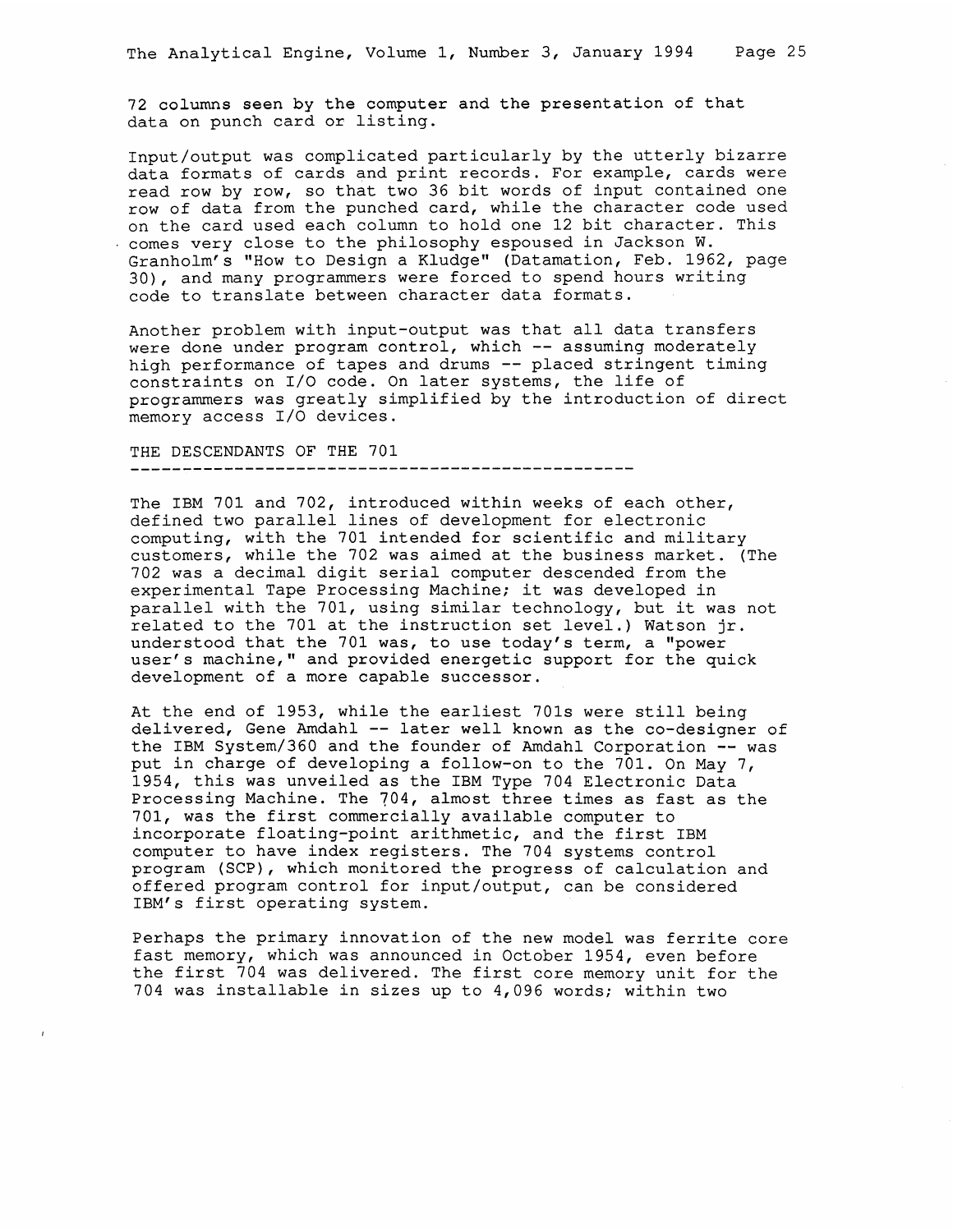years, 32K words of core could be installed. This technology contributed much of the 704's speed and offered greatly improved reliability. However, the expansion of 704 main memory to over 2K words posed a problem that programmers have faced with annoying frequency on later machines, that of addressing a large main memory with a small direct address field.

### **SHARE**

ee cece ere re ee ms ere ee ee ee ee ee ee ee ee ee ee ee ee ee re ee eee ce re ee ee eee ee ee ee ee ee ee oe ee

In August 1955, IBM gave a seminar in Los Angeles, as a briefing for potential 704 customers. Several executives who attended that seminar met again almost immediately, on August 22, to establish a group for mutual support and pooling of information on the 704, called SHARE. The rapid growth of SHARE -- possibly the first, certainly a very early, computer users' group -- was particularly important to the success of the IBM 704. By the end of 1980, SHARE had grown to represent over 1,500 computer installations, of which the majority did scientific work.

#### LANGUAGES

The speed and power of the 704, its register architecture, and the SCP's ability to perform low-level grunt work, encouraged the development of larger applications which incorporated subroutine programming. Code reusability became an issue, and conformity to agreed coding guidelines became crucial to this. Even at the inaugural meeting, members of SHARE agreed on the need for a uniform assembly language format for the 704; eventually, an assembler written by Roy Nutt of United Aircraft emerged as the standard.

Higher-level languages also received attention. As early as late 1953, John Backus began to argue for the development of a compiler for the 704 specifically, and in 1956 a group under his direction completed this project, by then known as FORTRAN. Optimized for numeric calculation, this language offered unprecedented computational power and guaranteed the future of the 704 for years to come. The 72 column limit originally imposed by the 701/704 card-reader continues to puzzle FORTRAN programmers to this day.

BEYOND THE 704

IBM eventually sold 123 Model 704's, a gratifying improvement over sales of the 701 and a total that absolutely mandated aggressive development. The 704 was followed by the Model 709, the last vacuum tube machine in this series, and by the experimental transistorized machine known internally as the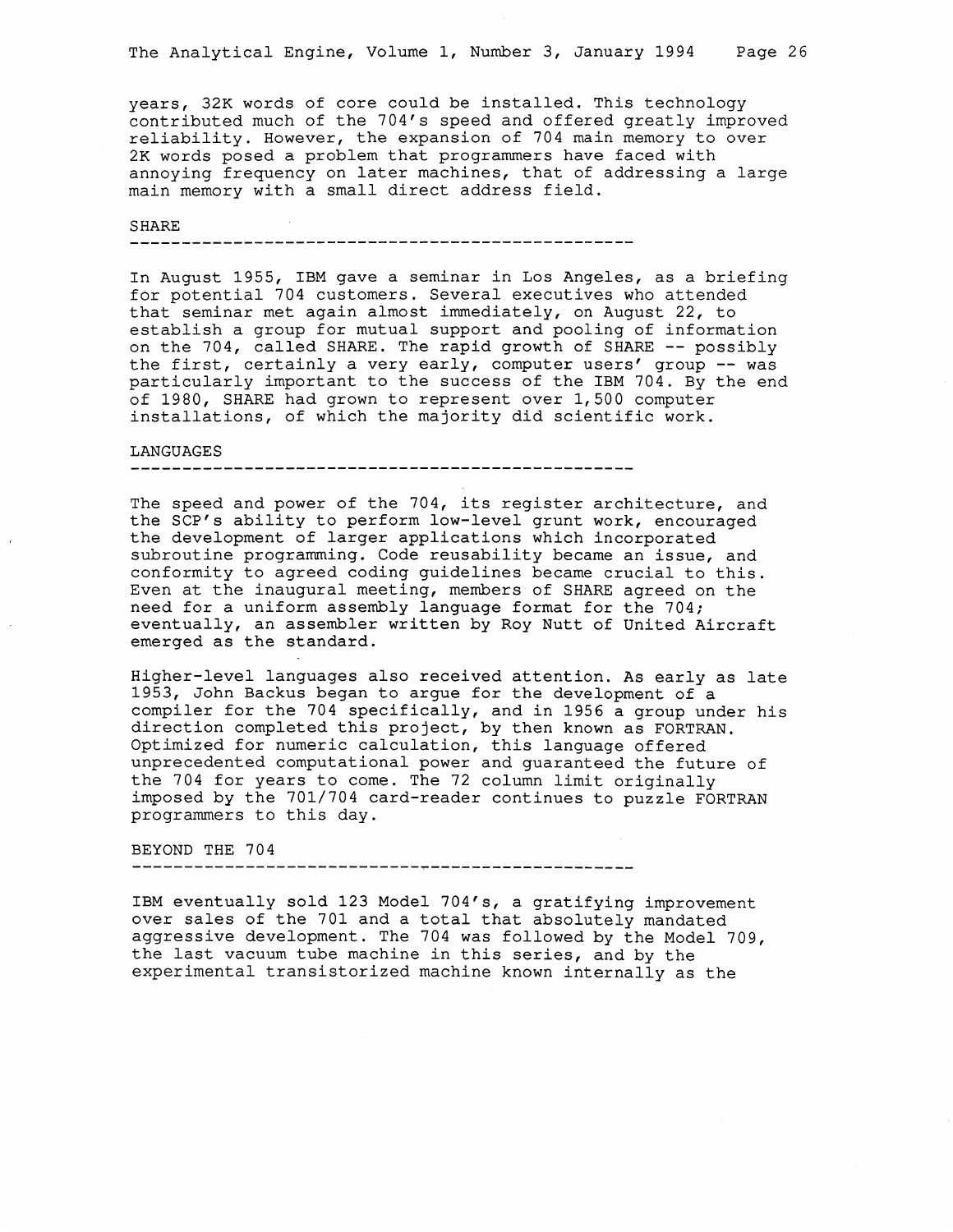709TX. Borrowing heavily from the advances of Project STRETCH while remaining fully compatible with the 709, the impressive TX was re-designated 7090 when the first example was sold to Sylvania in October 1958. The 7094 and 7094 II, announced in the early 1960s, were faster still.

WHAT WAS ACCOMPLISHED?

The 70x family accomplished more for IBM than could, probably, ever have been foreseen when the original specification was laid down. It defined a computer architecture that endured for thirteen years, and might have lasted much longer. It gave notice that IBM, long the dominant vendor in tab card equipment, intended to be as formidable a competitor in the lucrative new world of computer-driven data processing. It proved that IBM's polished sales force could sell computers as effectively as they had sold less sophisticated products -- a transition managed less well by many of IBM's competitors. Finally and conclusively, it dethroned Remington Rand as the primary American builder of computers.

The 7094 II marked the end of the line for the 701 architecture. Lack of market was not an issue; demand for these computers and for compatibles could have continued for many years. Rather, the SPREAD report of December 1961 changed the underlying direction of IBM's marketing policy for computers.

Until 1964, IBM built two parallel lines of computers for users in different categories. Construction for science, higher education and the military was exemplified by the 701, 704, 709, 7090/94, and 1620, while machines meant for business and industry included the 702, 705, 7070, and the 1401 and its successors. Naturally, potential customers didn't line up into the two long neat rows that IBM would have preferred, and many users ran "business" applications on "scientific" computers or \_vice versa\_.

IBM never argued with success unless it envisioned greater success. The SPREAD report warned that, although this twopronged approach had resulted in tremendous market share for IBM, it entailed wasteful division and duplication of effort internally. The company's array of niche machines should be replaced by a line founded on a single basic architecture, with enough gradation in power, capacity, and peripheral capability to fill the needs of any prospective customer for an IBM computer. This idea, and five billion dollars, resulted in the innovative and immensely superior System/360.

Without a doubt, the 360 series justified its titanic investment -- the largest in any single American industrial project to that time -- and went on to become the "greater success" that Tom